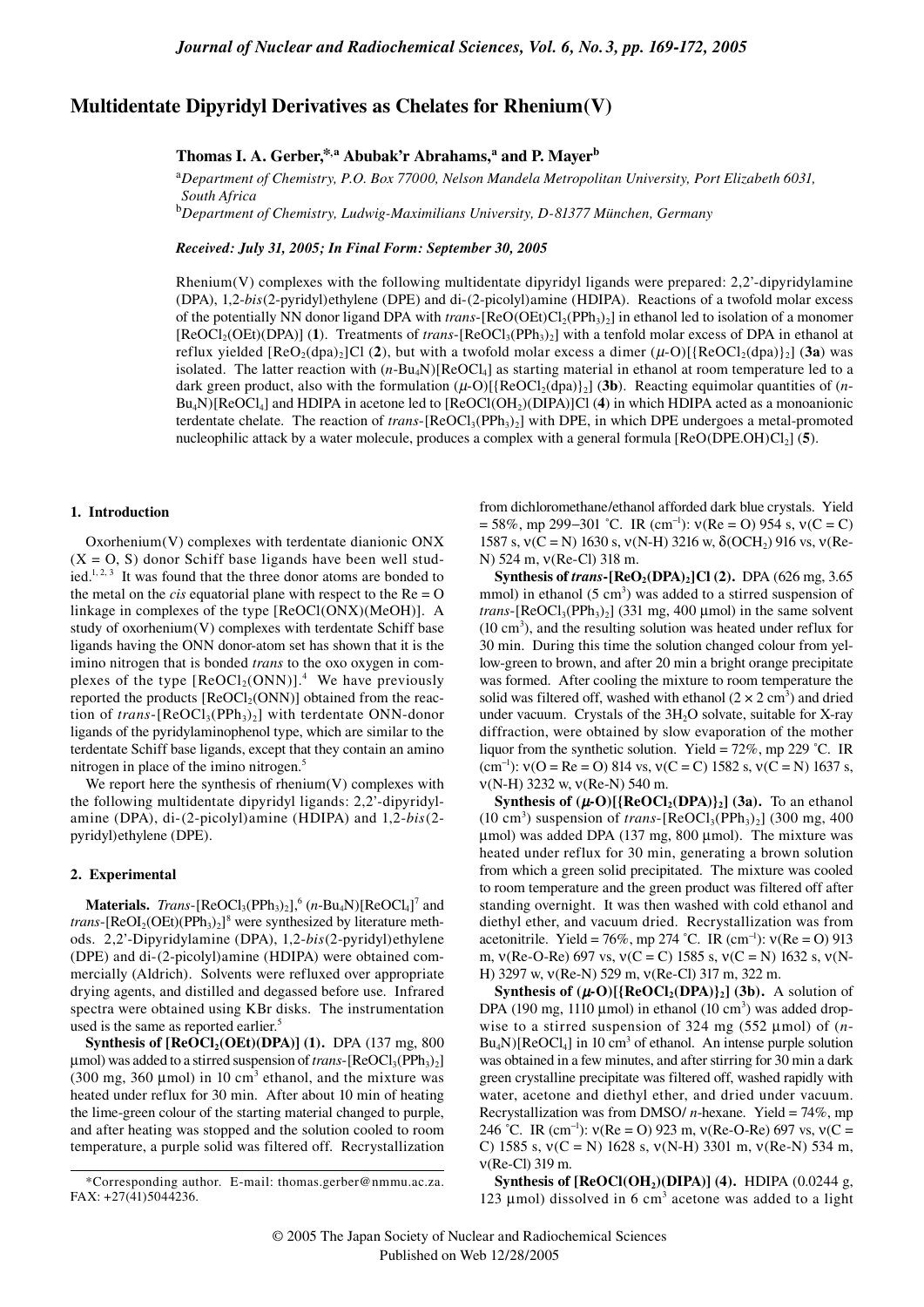green, stirred solution of (*n*-Bu4N)[ReOCl4] (0.07191 g, 123  $\mu$ mol) in the same solvent (6 cm<sup>3</sup>). A dark green solid immediately formed, and the suspension was stirred for further 4 h at room temperature. The solid was removed by filtration, washed with acetone  $(2 \times 3 \text{ cm}^3)$ , and dried under vacuum. Recrystallization from acetonitrile produced avocado-green crystals, suitable for X-ray diffraction studies. Yield =  $65\%$ , mp > 300 °C. IR (cm<sup>-1</sup>):  $v(Re = 0)$  957 vs,  $v(C = N)$  1613 s,  $v(C = C)$  1562 w,  $v(Re-N<sub>pv</sub>)$  590 m,  $v(Re-N)$  664 w,  $v(Re-Cl)$ 309 m.

**Synthesis of**  $[ReOCl<sub>2</sub>(DPE.OH)]$  **(5).** A solution of 43 mg (235  $\mu$ mol) of DPE in 10 cm<sup>3</sup> ethanol was added to a suspension of *trans*- $[Re OCl<sub>3</sub>(PPh<sub>3</sub>)<sub>2</sub>](in 5 cm<sup>3</sup>)$  ethanol. The mixture was heated under reflux for 24 h. The colour of the solution gradually turned from green to blue, with the continuous precipitation of a blue compound. After cooling to room temperature, the blue precipitate was collected by filtration, washed with ethanol  $(2 \times 2 \text{ cm}^3)$  and dried under vacuum. Yield = 90% (51 mg); mp 223 °C. IR (cm<sup>-1</sup>):  $v(Re = 0)$  940;  $v(Re-N)$  523, 511; ν(Re-O) 441; ν(Re-Cl) 322.

**X-ray Structure Determination.** Data collection was performed at 200 K on a Nonius Kappa CCD using Mo  $K\alpha$  radiation. Nonhydrogen atoms were refined with anisotropic displacement parameters; hydrogen atoms bound to carbon were idealized and fixed. Due to twinned crystals in **4** only the Re,  $Cl(1)$ ,  $Cl(2)$ ,  $O(1)$  and  $O(2)$  were refined anisotropically. Structural refinements were carried out by the full-matrix least-squares method on  $F^2$  using the program SHELXL-97.<sup>9</sup> The crystal data and details of the structure determinations are given in Table 1.

#### **3. Results and Discussion**

**Structure of [ReOCl<sub>2</sub>(OEt)(DPA)].** The rhenium atom (Figure 1) is at the centre of a distorted octahedral environment. The basal plane is defined by a  $N_2Cl_2$  donor set. The ethoxide ion and the oxo group are in *trans* axial positions. Distortion form an ideal rhenium centred octahedron mainly result in a nonlinear  $O(1)$  = Re-O(2) axis of 169.6(2)°, accomplished by  $N(1)$ -Re-Cl(2) and  $N(3)$ -Re-Cl(1) angles of 175.6(2) $^{\circ}$  and  $179.0(2)$ ° respectively. The rhenium atom is lifted out of the mean equatorial plane by  $0.0488(1)$  Å towards  $O(1)$ , which is the result of the nonorthogonal angles  $O(1)$ -Re-N(1) = 87.9(3)<sup>°</sup>,  $O(1)$ -Re-N(3) = 85.7(2)°, O(1)-Re-Cl(1) = 95.1(2)° and O(1)-Re- $Cl(2) = 96.0(2)$ °. The pyridine rings of DPA are "flapped"



**Figure 1.** An ORTEP view of the structure of **1**, showing the atom labelling scheme and thermal ellipsoids drawn at the 40% probability level (Re-O(1) = 1.690(5), Re-O(2) = 1.866(5), Re-N(1) = 2.131(4),  $Re-N(3)=2.156(7)$ ,  $Re-Cl(1) = 2.384(2)$ ,  $Re-Cl(2) = 2.408(2)$ ,  $O(2)$ - $C(11) = 1.430(9)$ ;  $O(1)$ -Re- $O(2) = 169.6(2)$ ,  $N(1)$ -Re- $N(3) = 86.1(3)$ ,  $Cl(1)$ -Re-Cl(2) = 88.3(1), C(5)-N(2)-C(6) = 129.4(6)).

around  $N(2)$  away from  $O(1)$  towards  $O(2)$ . The two rings make dihedral angles of 32.24° and 31.79° with the mean equatorial plane, and 30.25˚ with each other.

**Structure of** *trans***-[ReO<sub>2</sub>(DPA)<sub>2</sub>]Cl·3H<sub>2</sub>O.** The rhenium atom is at the centre of an octahedron with the equatorial plane formed by a  $N_4$  pyridinic donor set (Figure 2). The two oxo groups are in *trans* positions relative to each other with the  $O(1)$ -Re- $O(2)$  bond angle close to linearity at 179.2(1)°. The  $Re = O$  distances (1.762(3) Å average) and the Re-N distances (from 2.137(4) to 2.150(4)  $\AA$ ) lie in the range usually found in other *trans*-dioxo  $[ReO_2L_4]^+$  cations (where  $L = py^{10}$  or imidaz $ole<sup>11</sup>$ . The rhenium atom is coplanar with the four nitrogen donor atoms (it is 0.0086 Å out of the mean equatorial  $N_4$  plane towards  $O(1)$ , with the result that the four  $O(1)$ -Re-N angles are all orthogonal (from  $90.08(13)^\circ$  to  $90.45(13)^\circ$ ). The average bite angle of the two DPA ligands equals 83.80(15)˚ [N(1)-Re- $N(3) = 83.95(15)$ °;  $N(4)$ -Re- $N(6) = 83.64(15)$ °], which is larger than that of  $2,2$ '-bipyridine (BIPY) in rhenium(V) complexes  $(-75^{\circ})$ .<sup>12</sup>

**Structures of**  $(\mu$ **-O)** $[\{ReOCl_2(DPA)\}_2]$  (3a) and  $(\mu$ -O) **[{ReOCl2(DPA)}2]·2DMSO (3b·2DMSO).** Complexes **3a** 

**TABLE 1: Crystal Data and Structure Refinement Details for 1, 2, 3a, 3b, 4 and 5**

|                                    | 1                              | 2.3H <sub>2</sub> O            | 3a                             | $3b.2$ DMSO                     | $4 \cdot$ Cl                   | 5                              |
|------------------------------------|--------------------------------|--------------------------------|--------------------------------|---------------------------------|--------------------------------|--------------------------------|
| <b>Empirical Formula</b>           | $C_{12}H_{14}N_3O_2Cl_2Re$     | $C_{20}H_{24}C1N_6O_5Re$       | $C_{20}H_{18}Cl_4N_6O_3Re_2$   | $C_{24}H_{30}Cl_4N_6O_5S_2Re_2$ | $C_{12}H_{14}N_3Cl_2O_2Re$     | $C_{12}H_{11}N_2O_2Cl_2Re$     |
| Formula Weight                     | 489.37                         | 650.1                          | 904.6                          | 1060.9                          | 489.37                         | 472.34                         |
| Temperature $(K)$                  | 200                            | 200                            | 200                            | 200                             | 200                            | 200                            |
| Crystal System                     | Orthorhombic                   | Triclinic                      | Tetragonal                     | Triclinic                       | Monoclinic                     | Orthorhombic                   |
| Space group                        | Pna2 <sub>1</sub>              | P                              | I4 <sub>1</sub> /a             | $\boldsymbol{P}$                | P2 <sub>1</sub> /n             | Pbca                           |
| Unit cell dimensions               |                                |                                |                                |                                 |                                |                                |
| $a(\AA)$                           | 14.8212(4)                     | 7.3141(3)                      | 13.8640(6)                     | 9.0089(11)                      | 8.2765(4)                      | 11.3582(9)                     |
| b(A)                               | 7.6036(2)                      | 11.2706(4)                     | 13.8640(6)                     | 9.2570(11)                      | 12.1139(9)                     | 14.9274(12)                    |
| c(A)                               | 13.1638(4)                     | 13.8906(6)                     | 25.5319(17)                    | 10.9635(14)                     | 14.6718(8)                     | 16.1135(13)                    |
| Volume $(A^3)$                     | 1483.5(1)                      | 1112.7(1)                      | 4907.5(4)                      | 800.6(2)                        | 1467.90(15)                    | 2732.0(4)                      |
| Z                                  | 4                              | $\overline{c}$                 | 8                              |                                 | $\overline{4}$                 | 8                              |
| Density (calcd., $Mg/m^{-3}$ )     | 2.191                          | 1.940                          | 2.449                          | 2.200                           | 2.214                          | 2.297                          |
| Absorption coefficient $(mm^{-1})$ | 8.555                          | 5.626                          | 10.330                         | 8.063                           | 8.645                          | 9.284                          |
| F(000)                             | 928                            | 636                            | 3376                           | 506                             | 928                            | 1776                           |
| Crystal Size (mm)                  | $0.18 \times 0.03 \times 0.02$ | $0.07 \times 0.10 \times 0.12$ | $0.07 \times 0.13 \times 0.20$ | $0.05 \times 0.10 \times 0.14$  | $0.03 \times 0.05 \times 0.12$ | $0.03 \times 0.18 \times 0.26$ |
| Theta min-max                      | $3.15 - 25.01$                 | $3.2 - 27.4$                   | $2.6 - 28.0$                   | $2.0 - 28.1$                    | $2.2 - 24.0$                   | $2.5 - 24.0$                   |
| R, wR2                             | 0.0251, 0.0509                 | 0.0367, 0.0756                 | 0.0181, 0.0403                 | 0.0272, 0.0591                  | 0.0475, 0.1107                 | 0.0285,0.05                    |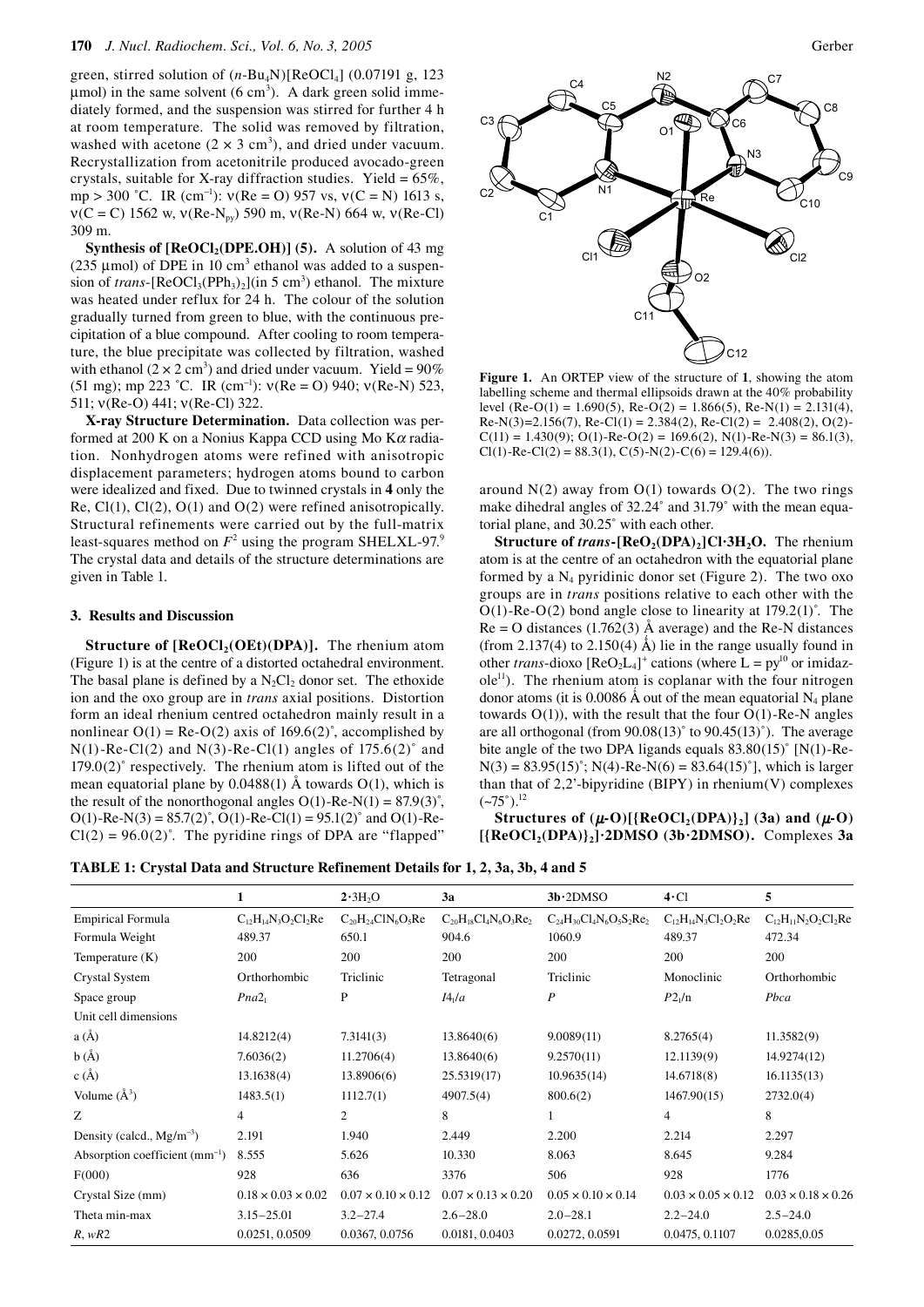

**Figure 2.** Molecular structure of **2** (Re-O(1) =  $1.764(3)$ , Re-O(2) = 1.760(3), Re-N(1) = 2.140(4), Re-N(3) = 2.150(4), Re-N(4) = 2.137(4),  $Re-N(6) = 2.137(4); O(1) - Re-O(2) = 179.2(1), O(1) - Re-N(1) = 90.1(1),$  $O(1)$ -Re-N(6) = 90.5(1), C(5)-N(2)-C(6) = 126(1)).



**Figure 3.** ORTEP view of the crystal structure of  $3a$  (Re-O(2) = 1.692(3), Re-O(1) = 1.9151(3), Re-Cl(1) = 2.398(1), Re-Cl(2) = 2.375(1), Re-N(1) = 2.127(3), Re-N(3) = 2.147(3); Re-O(1)-Re =  $172.3(2)$ , O(1)-Re-O(2) = 169.5(1), N(1)-Re-N(3) = 87.6(1)).

(Figure 3) and **3b**(Figure 4) each consists of two independent [ReOCl2(DPA)] units bridged by an oxygen atom. In **3a**, the O = Re-O-Re = O backbone shows considerable deviation from linearity  $[O(2)$ -Re-O(1) = 169.5(1)°; Re-O(1)-Re = 172.3(2)°], with bending of the Re<sub>2</sub>O<sub>3</sub> axis towards the two  $\pi$ -stacked pyridine rings coordinated *via* N(3). In **3b**, the bridging O(2) lies on a crystallographic inversion centre, making the Re-O-Re angle exactly 180°. The two  $O(1) = Re-O(2)$  angles are also equal at  $171.1(1)$ °.

Each rhenium is centred in a distorted octahedron with the equatorial plane formed by a N<sub>2</sub>Cl<sub>2</sub> donor set. The 3a molecule adopts a conformation in which the  $\text{Re}N_2Cl_2$  planes are mutually rotated by  $61.42^\circ$  about the Re<sub>2</sub>O<sub>3</sub> axis, which, together with the bond along the Re-O-Re axis, allows the symmetryrelated pyridine rings coordinated through N(3) on opposite sides of the molecule to interact at an average contact distance of 3.27 Å. The dihedral angle between the least-squares planes through these two stacked pyridine rings is 6.24˚. In **3b** the  $ReN_2Cl_2$  planes are mutually rotated by  $180.0^\circ$ , so that the chlorines of one  $ReON_2Cl_2$  unit almost eclipse the nitrogen atoms of the other part of the molecule. The distances of the chlorine



**Figure 4.** ORTEP plot of **3b** (Re-O(1) = 1.695(5), Re-O(2) = 1.9258(4)  $Re-N(1) = 2.127(4)$ ,  $Re-N(3) = 2.132(5)$ ,  $Re-CI(1) = 2.380(2)$ ,  $Re-CI(2)$  $= 2.405(2)$ ; O(1)-Re-O(2) = 171.1(1), Re-O(2)-Re = 180.00, N(1)-Re- $N(3) = 86.7(2)$ .



**Figure 5.** X-ray structure of  $4$  (Re-O(1) = 2.21(1), Re-O(2) = 1.663(9),  $Re-N(1) = 2.08(1)$ ,  $Re-N(2) = 1.89(1)$ ,  $Re-N(3) = 2.08(1)$ ,  $Re-CI(1) =$ 2.462(3); O(1)-Re-O(2) = 167.2(4), N(1)-Re-N(3) = 153.9(4), O(2)-Re- $N(1) = 99.0(5), C(6)-N(2)-Re = 118.3(9).$ 

atoms of one unit to the pyridine planes in the other unit are on average 3.080 Å, that is, about equal to the sum of the van der Waals radii.

In **3a**, the pyridine rings of each DPA ligand are "flapped" towards the bridging oxygen O(1). In contrast, the pyridine rings in **3b** are "flapped" towards the terminal oxo groups.

**Structure of [ReOCl(OH<sub>2</sub>)(DIPA)](4).** The rhenium atom is at the centre of a distorted octahedron (Figure 5). The basal plane is defined by the two pyridyl nitrogen atoms N(1) and N(3), the deprotonated secondary amine nitrogen N(2) and the chloride Cl(1). The oxo group  $O(2)$  and the  $O(1)$  of the coordinated water molecule are in *trans* axial positions. Distortion from an ideal rhenium-centred octahedron mainly results in a nonlinear O(1)-Re-O(2) axis of 167.2(4)˚, accomplished by N(1)- Re-N(3) and Cl(1)-Re-N(2) angles of  $153.9(4)^\circ$  and  $162.9(4)^\circ$ respectively. The rhenium atom is lifted out of the mean equatorial N<sub>3</sub>Cl plane by 0.34 Å towards  $O(2)$ , which is the result of the nonorthogonal angles  $O(2)$ -Re-N(1) = 99.0(5)°, O(2)-Re- $N(2) = 106.4(5)°$ , O(2)-Re-N(3) = 102.5(5)° and O(2)-Re-Cl(1)  $= 90.6(4)$ °. The Re-O(1) distance of 2.21(1) Å is within of the value of 2.23(2) Å found for water molecules bound *trans* to the oxo atom in  $[ReOCl<sub>2</sub>(tu)(H<sub>2</sub>O)]Cl$  and  $[ReOCl<sub>3</sub>(tu)(H<sub>2</sub>O)]<sup>13, 14</sup>$ The short Re-N(2) bond length of 1.89(1)  $\AA$  is considerably shorter than the average Re-NH lengths of 2.21(2) Å found in complexes containing ligands of the pyridylaminophenol type,<sup>5</sup> and illustrates a significant multiple bond character.

**Structure of**  $[ReO(DPE.OH)Cl<sub>2</sub>](5)$ **.** The structure contains discrete, monomeric, neutral monooxorhenium(V) com-